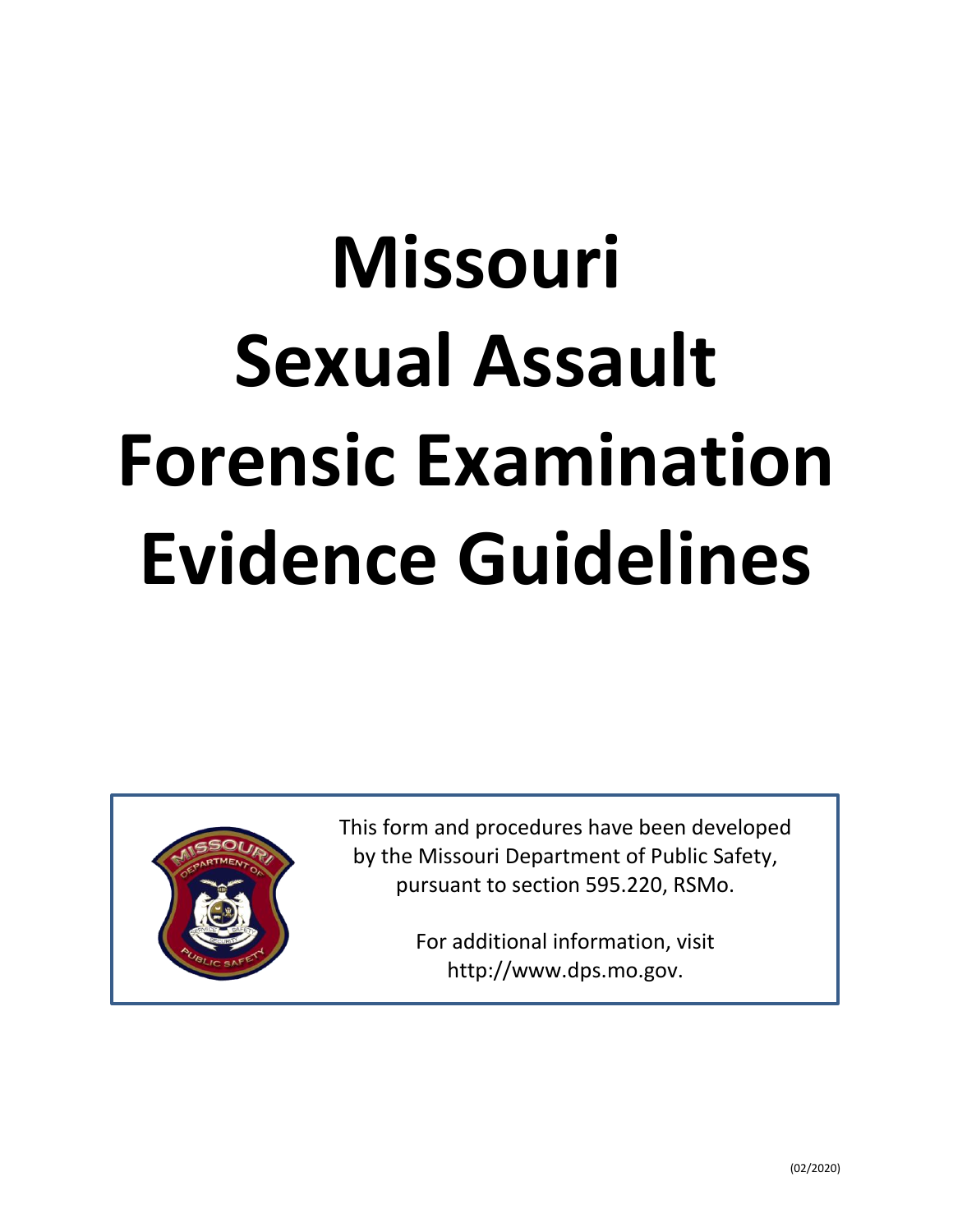#### **Table of Contents**

| Section 1: | Table of Contents                                                             |
|------------|-------------------------------------------------------------------------------|
| Section 2: | Purpose                                                                       |
| Section 3: | Patient Options for Evidence Collection and Reporting to Law Enforcement      |
| Section 4: | Medical Provider Guidelines for Gathering, Transmitting, and Storing Evidence |
| Section 5: | Law Enforcement Response to Sexual Assault Forensic Examination               |
| Section 6: | Missouri Sexual Assault Forensic Examination Consent and Information Form     |

# **Section 2**

#### **Purpose**

These guidelines provide patients, medical providers, law enforcement professionals, laboratory employees, attorneys, and advocates with consistent information on the collection and processing of sexual assault kits in Missouri.

Missouri supports a victim-centered and trauma-informed approach to combatting sexual offenses. Any patient who reports to a medical provider and is a victim of a sexual offense chooses whether to consent to a forensic examination to collect evidence, and how evidence collected will be used. Proper evidence collection is an important piece in the criminal justice response. It is essential that all steps are conducted in a manner that ensures any evidence collected may be used in an investigation and possible prosecution in accordance with the patient's choices.

Sexual assault kits for evidence collection are provided free of charge to medical providers and contain the minimum items necessary for collection of evidence associated with a sexual offense. These kits may be obtained from the Missouri State Highway Patrol or any crime laboratory in Missouri.

For additional information on these forms and procedures, please visit [http://www.dps.mo.gov.](http://www.dps.mo.gov/)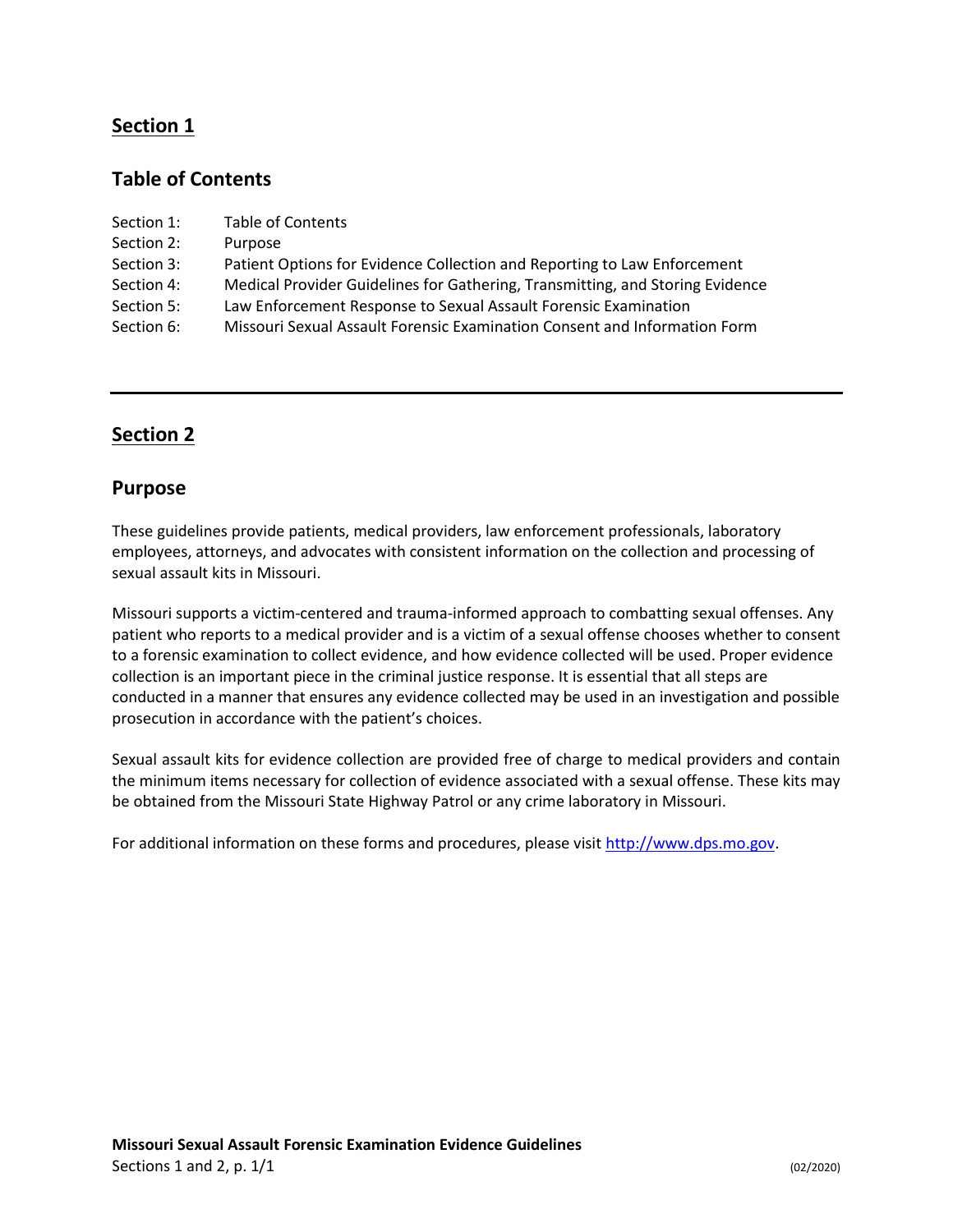#### **Patient Options for Evidence Collection and Reporting to Law Enforcement**

Under Missouri law, patients who report being victims of sexual offenses have choices about how evidence is collected and used. The following is a summary of your options:

**1) You may choose whether or not to participate in a forensic examination.** If you consent, a forensic examination will be performed today by a medical provider. **This examination is at no charge to you, as it is paid for by the Missouri Department of Public Safety.**

If you do not consent, a forensic examination **will not** be performed at this time. However, evidence may be lost over time, and choosing not to complete a forensic examination as soon as possible after the alleged offense may have an adverse effect on any investigation or possible prosecution.

If you are a minor, either you or your parent or guardian may choose whether to participate in a forensic examination to collect evidence regarding potential sexual offenses, and how any evidence collected will be used. *A parent or guardian's consent is not required for a minor to consent for a forensic examination.*

#### 2) **If you choose to participate in a forensic examination, you may choose one of three options for how this evidence is used**:

- a. Report to Law Enforcement. You choose to report the sexual offense to law enforcement, including your name and contact information, and agree to participate in any investigation or potential prosecution. Law enforcement will be notified, and your kit will be sent to a crime laboratory for analysis.
- b. Anonymous Report to Law Enforcement. You choose to report the sexual offense to law enforcement, including your contact information, and agree to participate in any investigation or potential prosecution. Law enforcement will be notified, and your kit will be sent to a crime laboratory for analysis under a unique identifier other than your name.
- c. Unreported Collection. You **do not** wish to report the sexual offense to law enforcement or participate in any investigation or potential prosecution at this time. The kit will be stored and secured until you chose to report the sexual offense to law enforcement, or for five years, whichever occurs first. After five years, your kit may be destroyed without further notice.
- 3) **You may change your reporting options at any time, and may withdraw consent from an examination at any time.** If you choose to change your reporting options, contact the law enforcement agency on the Missouri Sexual Assault Forensic Examination Consent and Information Form. Actions will be taken immediately regarding evidence collected from your forensic examination. Withdrawal of consent may not apply to any actions already taken.
- 4) **You are encouraged to contact victim services providers.** A directory of services is available at [https://dps.mo.gov/dir/programs/cvsu/victimservices/.](https://dps.mo.gov/dir/programs/cvsu/victimservices/)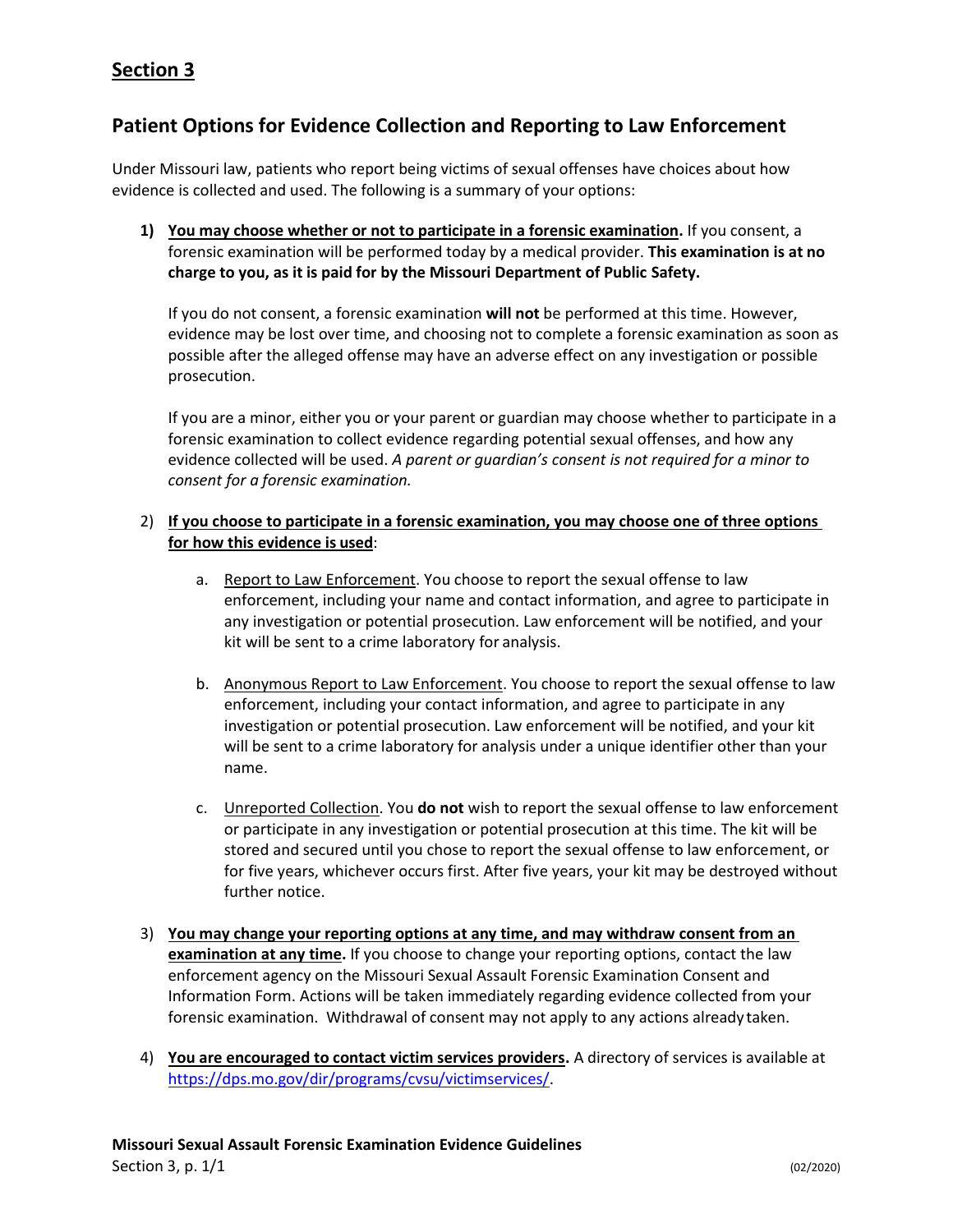#### **Medical Provider Guidelines for Gathering, Transmitting, and Storing Evidence**

As a medical provider, you have specific responsibilities under Missouri law regarding forensic examinations for the collection of evidence from patients who report being victims of sexual offenses.

Any patient who may have been a victim of a sexual offense and presents to a medical provider should be offered the opportunity for a forensic examination. This examination is at no charge to the patient, as such examinations are paid for by the Missouri Department of Public Safety. The medical provider must be familiar with the options that are available to patients.

The following are the required steps for medical providers administering forensic examinations:

- 1) Provide the patient with a "Patient Options for Evidence Collection and Reporting to Law Enforcement" document.
- 2) Discuss options with the patient using the belowexplanations:
	- **a. A patient must be offered the opportunity to consent to a forensic examination.**
		- i. The patient may consent to a forensic examination or choose not to consent.
		- ii. If the patient chooses not to consent, then the forensic examination is not performed. A patient choosing not to consent shall be informed that evidence may be lost over time, and that choosing not to complete a forensic examination as soon as possible after the alleged offense may have an adverse effect on any investigation or possible prosecution.
		- iii. A patient may withdraw consent at any time during the examination or may choose not to participate in all aspects of the examination.
		- iv. If the patient is a minor, the offense triggers additional requirements detailed in (4) below.
	- b. **If the patient consents, the provider shall work with the patient to complete the Missouri Sexual Assault Forensic Examination Consent and Information Form**. This form is contained at the end of these forms and procedures. It provides an overview of the patient's options for how the kit is processed and how law enforcement is notified, and will guide the medical provider's follow-up actions:
		- i. If the patient consents, the "Medical Forensic Examination Consent" box shall be initialed by the patient.
		- ii. The patient shall initial one of the options in the "Reporting Decision" section:
			- **1. "I am choosing to make a report to law enforcement."**
				- a. If the patient chooses this option, the patient agreesto participate in the law enforcement process, including investigation and potential prosecution.
				- b. Law enforcement will be notified, and provided with the patient's name and contact information.
				- **2. "I am choosing to make an anonymous report to law enforcement."**
					- a. If the patient chooses this option, the patient agrees to participate in the law enforcement process, including investigation and potential prosecution.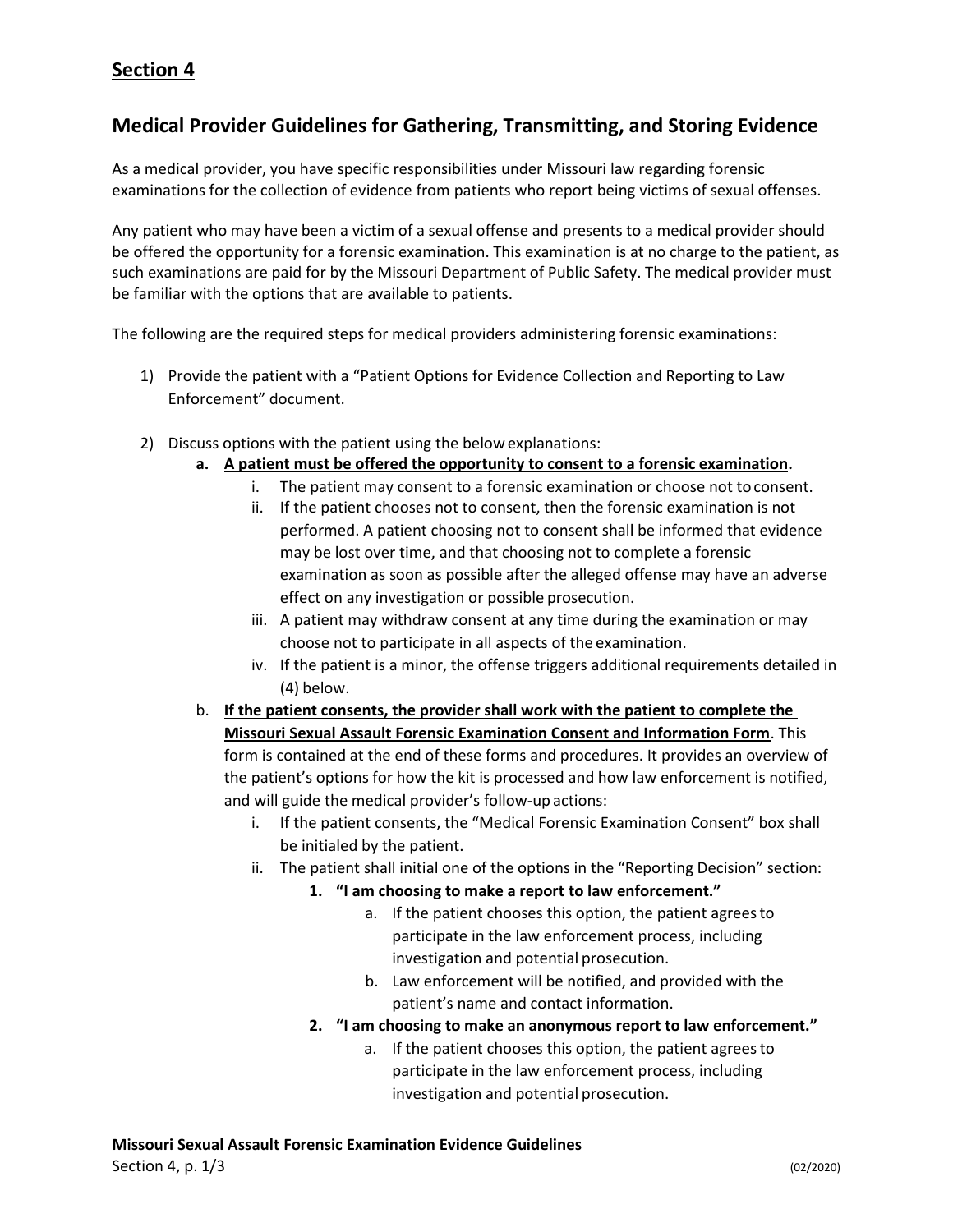- b. Law enforcement will be notified and provided with the patient's contact information but the patient's name will not be provided to law enforcement.
- c. A unique identifier shall be used in place of the patient's name on the Missouri Sexual Assault Forensic Examination Consent and Information Form.
- **3. "I am choosing NOT TO REPORT TO LAW ENFORCEMENT OR PARTICIPATE in any investigation."**
	- a. If the patient chooses this option, the patient will not participate in the law enforcement process at this time.
	- b. The patient's sexual assault kit will be sent to the Missouri State Highway Patrol Crime Laboratory where it will be stored, but not tested. After five years, the kit may be destroyed without further notice.
- iii. The patient shall be informed that the patient may withdraw consent for evidence analysis or change the method of reporting at any time by contacting the law enforcement agency listed on the form. The patient shall initial in the "Acknowledgement of Ability to Withdraw Consent following Sexual Assault Kit Collection" box.
- iv. The provider shall complete the law enforcement information section of the Missouri Sexual Assault Forensic Examination Consent and Information Form as follows, with assistance from the appropriate law enforcement agency:
	- 1. Reported or anonymous examination: Complete all information in the law enforcement section.
	- 2. Unreported examination: Fill in the law enforcement agency with jurisdiction, if known, and use that agency's phone number.
- v. The Missouri Sexual Assault Forensic Examination Consent and Information Form shall be distributed as follows:
	- 1. The original Missouri Sexual Forensic Examination Assault Consent and Information Form shall be kept in the medical facility's records;
	- 2. A copy shall be provided to the patient; and
	- 3. Reported or anonymous examinations: A copy shall be provided to law enforcement; Unreported examinations: A copy shall be placed within the sexual assault kit.
- 3) If a patient consents to a forensic examination, law enforcement shall be notified asfollows:
	- a. Reported or anonymous examination:
		- i. The police department or sheriff's office with jurisdiction over the location where the sexual offense took place shall be notified immediately; and
		- ii. On the Missouri Sexual Assault Forensic Examination Consent and Information Form, the patient shall be provided with the name of the appropriate law enforcement agency and a phone number for the agency. If available, the patient should also be provided with the name of the investigating officer and the agency's case number.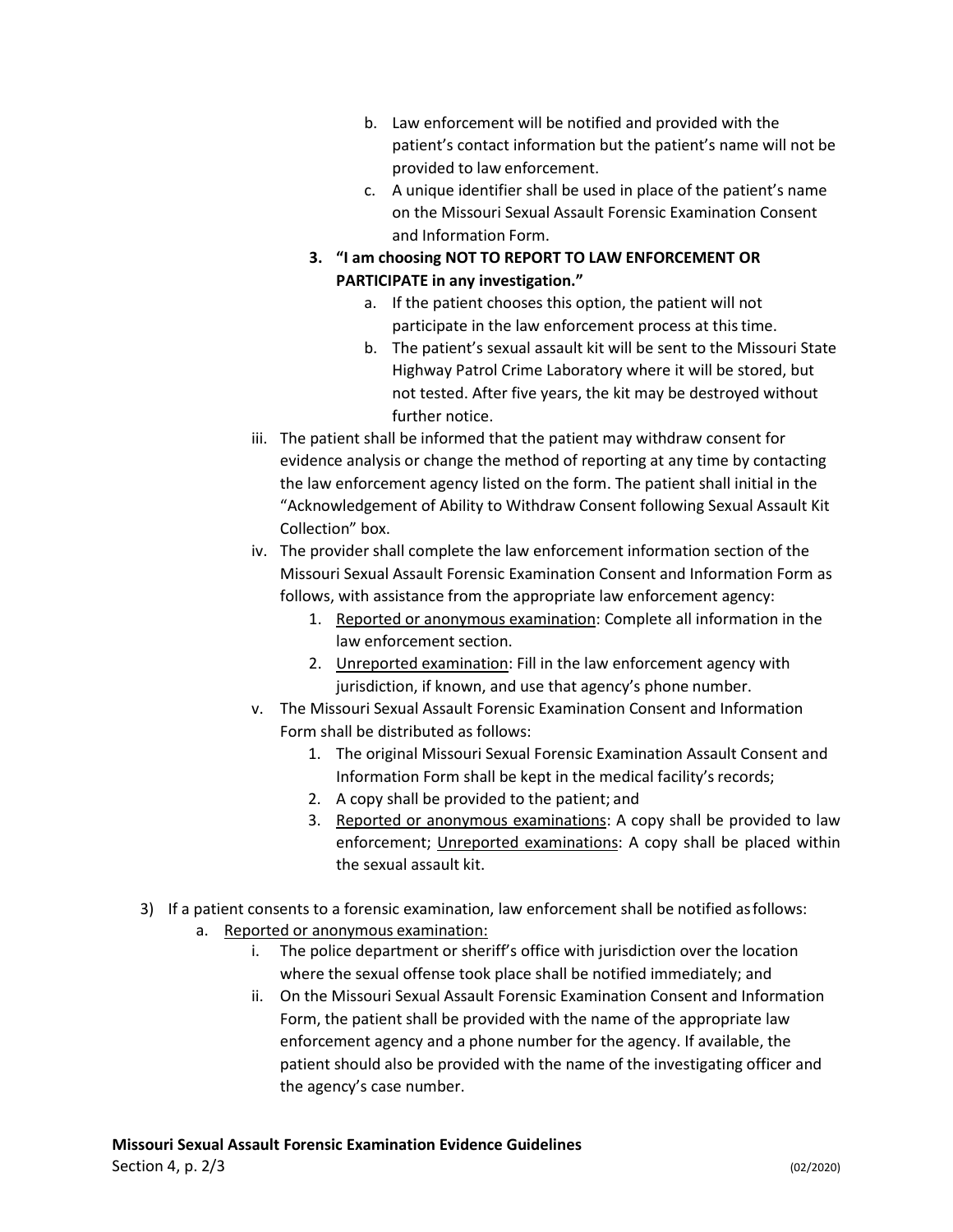- b. Unreported examination:
	- The provider shall not notify law enforcement (unless the patient is a minor, as discussed in (4) below), but the patient shall be provided with the name and phone number of the appropriate law enforcement agency on the Missouri Sexual Assault Forensic Examination Consent and Information Form.
	- ii. The provider shall send the kit to the Missouri State Highway Patrol Crime Laboratory for storage. A copy of the Missouri Sexual Assault Forensic Examination Consent and Information Form shall be placed inside the kit for transmission with the kit.
- 4) Special procedures for minor patients:
	- a. Providers are required to immediately report to the Missouri Department of Social Services — Children's Division whenever they reasonably believe a child has been abused. This mandatory reporting is in addition to any other reporting to law enforcement agencies that may be appropriate.
	- b. A minor may consent to a forensic examination *with or without* the consent of a parent or guardian.
	- c. Following conclusion of the examination, pursuant to section 595.220.2, RSMo, the medical provider shall give written notice to the parent or guardian of a minor that such an examination has occurred.
- 5) If the patient consents, an examination shall be performed pursuant to the patient's choices. The Missouri Sexual Assault Kit shall be used to collect evidence. The Sexual Assault Examination Report inside the kit shall be completed for every forensic examination regardless of the type of reporting chosen by the patient.
- 6) Following the conclusion of the examination, the patient should be offered information on resources available to victims of sexual offenses.
- 7) Following collection of a kit, the following steps shall be taken:
	- a. The kit shall be entered into the statewide Missouri sexual assault kit evidence tracking system when it becomes operational.
	- b. If the kit is reported or anonymous, the provider shall electronically notify the appropriate law enforcement agency with jurisdiction over the location where the alleged offense took place.
	- c. The provider shall store the kit in a secure location until lawenforcement takes possession of the kit:
		- i. Reported or anonymous kits: Within 14 days of notification, the law enforcement agency shall take possession of the kit.
		- ii. Unreported evidentiary kits: The kit shall be sent to the Missouri State Highway Patrol Crime Laboratory for storage.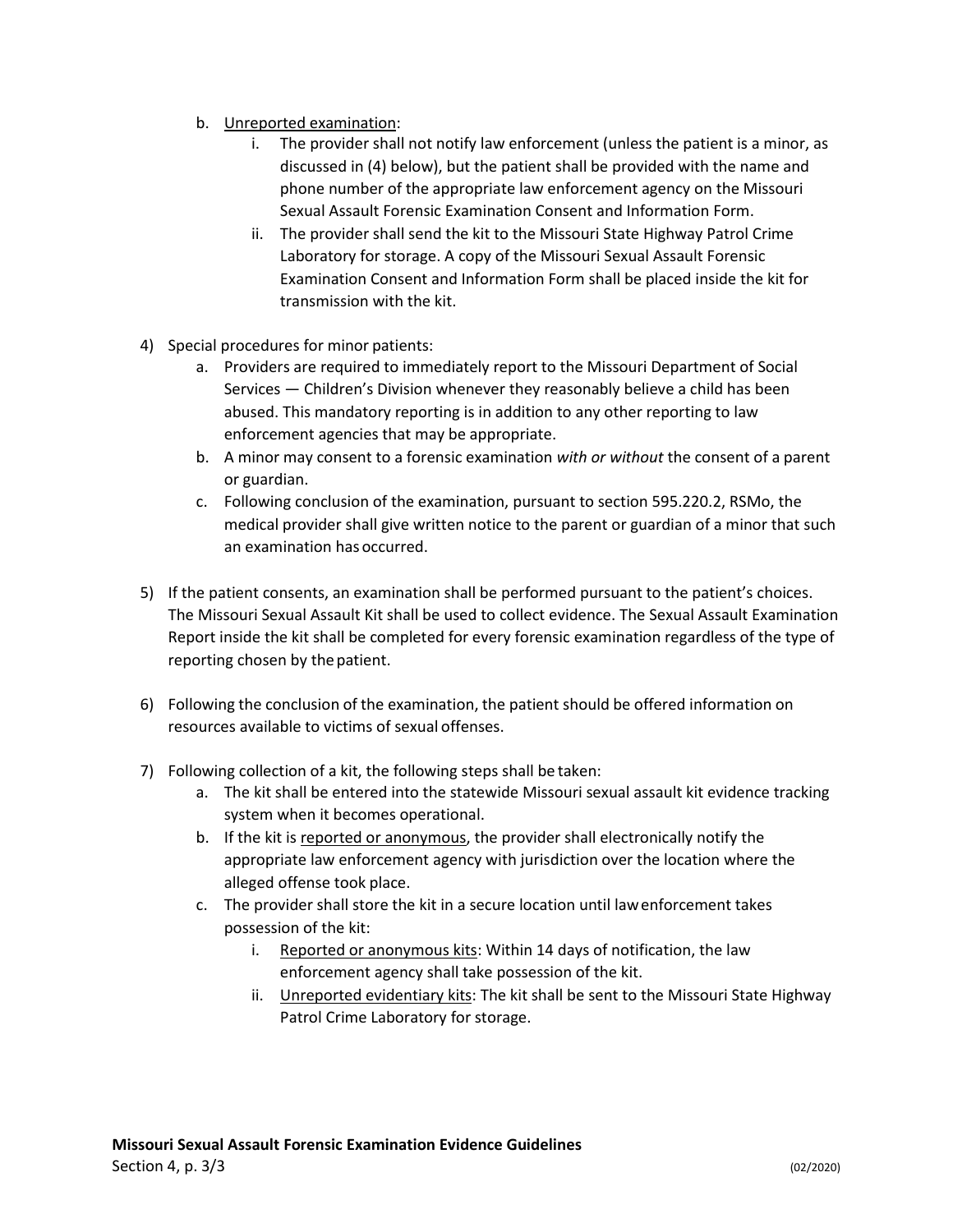#### **Law Enforcement Response to Sexual Assault Forensic Examination**

There are many points where law enforcement may become involved in an investigation of sexual offenses. Consistent and correct collection, transmission, and storage of evidence obtained from forensic examinations may be essential to ensuring that offenders are brought to justice.

These procedures detail your responsibilities for gathering, transmitting, and storing evidence during and after a sexual assault forensic examination.

- 1) If you have not already been notified of a potential sexual offense, a medical provider may notify you.
- 2) You should be aware of the options for patients who report that they may have been victims of sexual offenses as they pertain to forensicexaminations:
	- a. A patient may choose to consent to a forensic examination, or the patient may decline to participate in a forensic examination.
	- b. If a patient consents to participate in a forensic examination, the patient maychoose one of three options for how the sexual assault kit is processed: Reported, anonymous, and unreported. Additional explanation of each of these responses, and your responsibilities, are asfollows:
		- **i. Reported examination:**
			- 1. **What this means:** A patient who opts to make a report to law enforcement consents to an examination to collect evidence and to have the patient's name and contact information released to law enforcement. This option also means the patient is willing to participate in the criminal justice process, including any law enforcement investigation and prosecution. Additionally, the patient consents to the sexual assault kit being submitted to a forensic laboratory for analysis.
			- 2. **Your responsibility:** You will be provided with the name and contact information for the patient. The patient will be provided with your agency name, your agency's case identification number, the name of an officer handling the case, and a phone number for your agency. You will be responsible for taking possession of the evidentiary collection kit within 14 days of notification and providing the evidentiary collection kit to a laboratory within 14 days of taking possession. Provide a copy of the completed Missouri Sexual Assault Forensic Examination Consent and Information Form with the kit to the laboratory. The investigation should proceed using a victim-centered and trauma-informed approach when engaging with the patient. Resources regarding such an approach may be found on the Missouri Department of Public Safety's website: [https://www.dps.mo.gov.](https://www.dps.mo.gov/)
		- **ii. Anonymous examination:**
			- 1. **What this means:** A patient who opts to make an anonymous report to law enforcement consents to evidence collection and having the evidence and patient's contact information released to law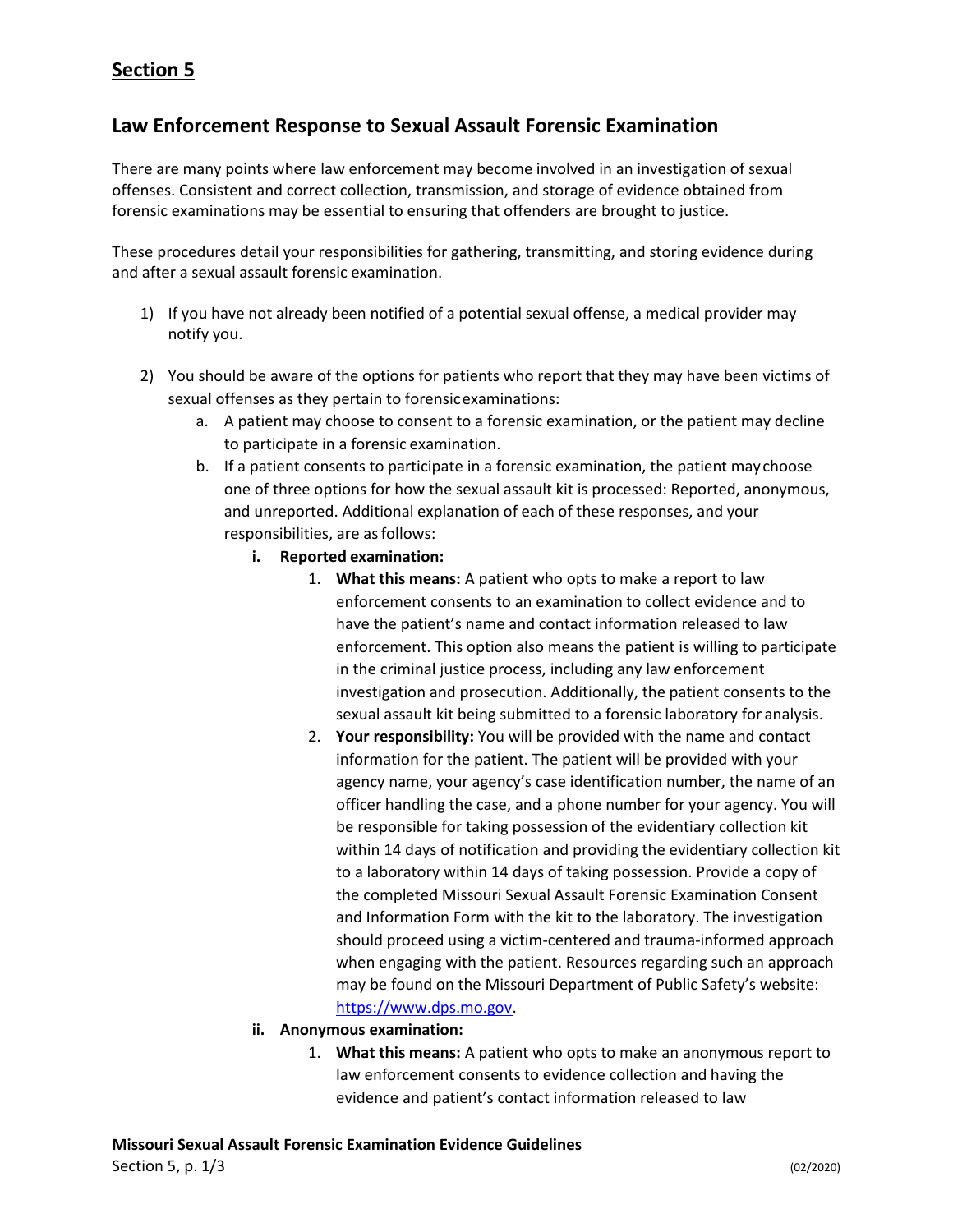enforcement. The patient's name will not be released to law enforcement and the evidence will be logged under a unique identifier. This option also means the patient is willing to participate in the criminal justice process, including any law enforcementinvestigation and prosecution. Additionally, the patient consents to the sexual assault kit being submitted to a forensic laboratory for analysis.

2. **Your responsibility:** You will be provided with the contact information for the patient; however, the patient's actual name will not be released and should not be placed on any documents within the case record. The patient will be provided with your agency name, your agency's case identification number, the name of an officer handling the case, and a phone number for your agency. You will be responsible for taking possession of the evidentiary collection kit within 14 days of notification and providing the evidentiary collection kit to a laboratory within 14 days of taking possession. Provide a copy of the completed Missouri Sexual Assault Forensic Examination Consent and Information Form with the kit to the laboratory. The investigation should proceed using a victim-centered and trauma-informed approach when engaging with the patient. Resources regarding such an approach may be found on the Missouri Department of Public Safety's website:

[https://www.dps.mo.gov.](https://www.dps.mo.gov/)

- **iii. Unreported examination:**
	- 1. **What this means:** A patient who opts for the collection of forensic evidence has chosen not to participate in the law enforcement process. This means the evidence will be collected and transferred to the Missouri State Highway Patrol Crime Laboratory storage facility where it will be stored, but not tested. After five years, the kit may be destroyed without further notice.
	- 2. **Your responsibility:** The patient will be provided with your agency name and a phone number for your agency. If contacted by a patient who originally opted for an unreported examination and now wants to convert to a reported or anonymous reported examination, you must contact the Missouri State Highway Patrol Crime Laboratory. The name of the patient shall be placed on the outside of the unreported kit.
- 3) A Missouri Sexual Assault Forensic Examination Consent and Information Form will be completed for every patient who consents to a forensic examination. The medical provider will retain the original of this form and a copy will be provided to the patient. A copy of this form shall be maintained with the kit.
- 4) Your agency shall take possession and transmit reported and anonymous kits asfollows:
	- a. Within 14 days of notification from a medical provider that a reported or anonymous sexual assault kit has been collected the law enforcement agency shall take possession of the sexual assault kit.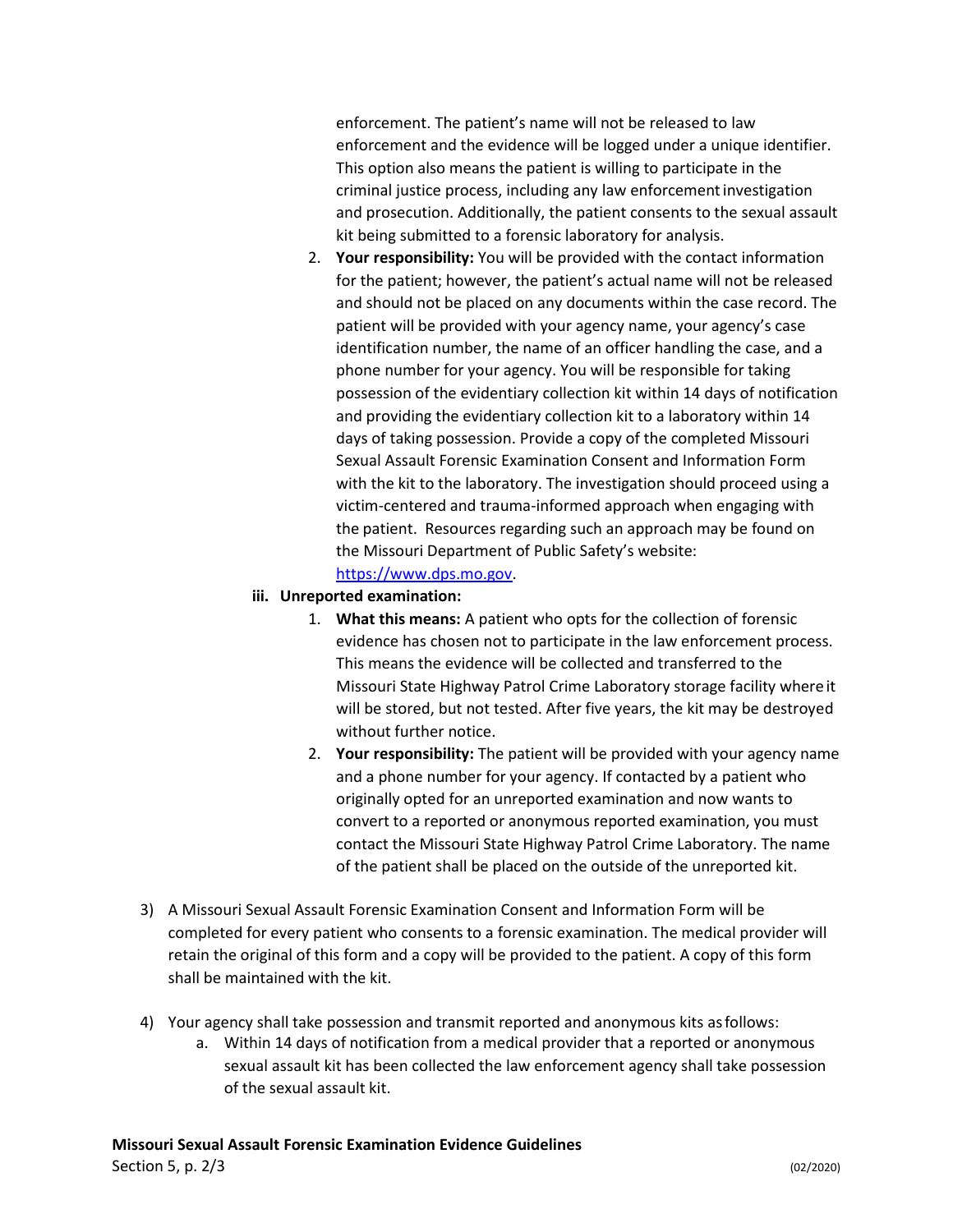- b. The law enforcement agency shall submit the sexual assault kit to a forensic laboratory within 14 days of taking possession of the sexual assault kit.
- 5) **Storage of reported and anonymous kits**: Reported and anonymous kits are to be stored by a law enforcement agency for 30 years if the offense has not beenadjudicated.
- 6) **Victim Advocates:** Victim advocates should be utilized throughout the response. Advocates may be present during the initial forensic examination and during any interviews with law enforcement. The patient should decide the involvement of the advocate.